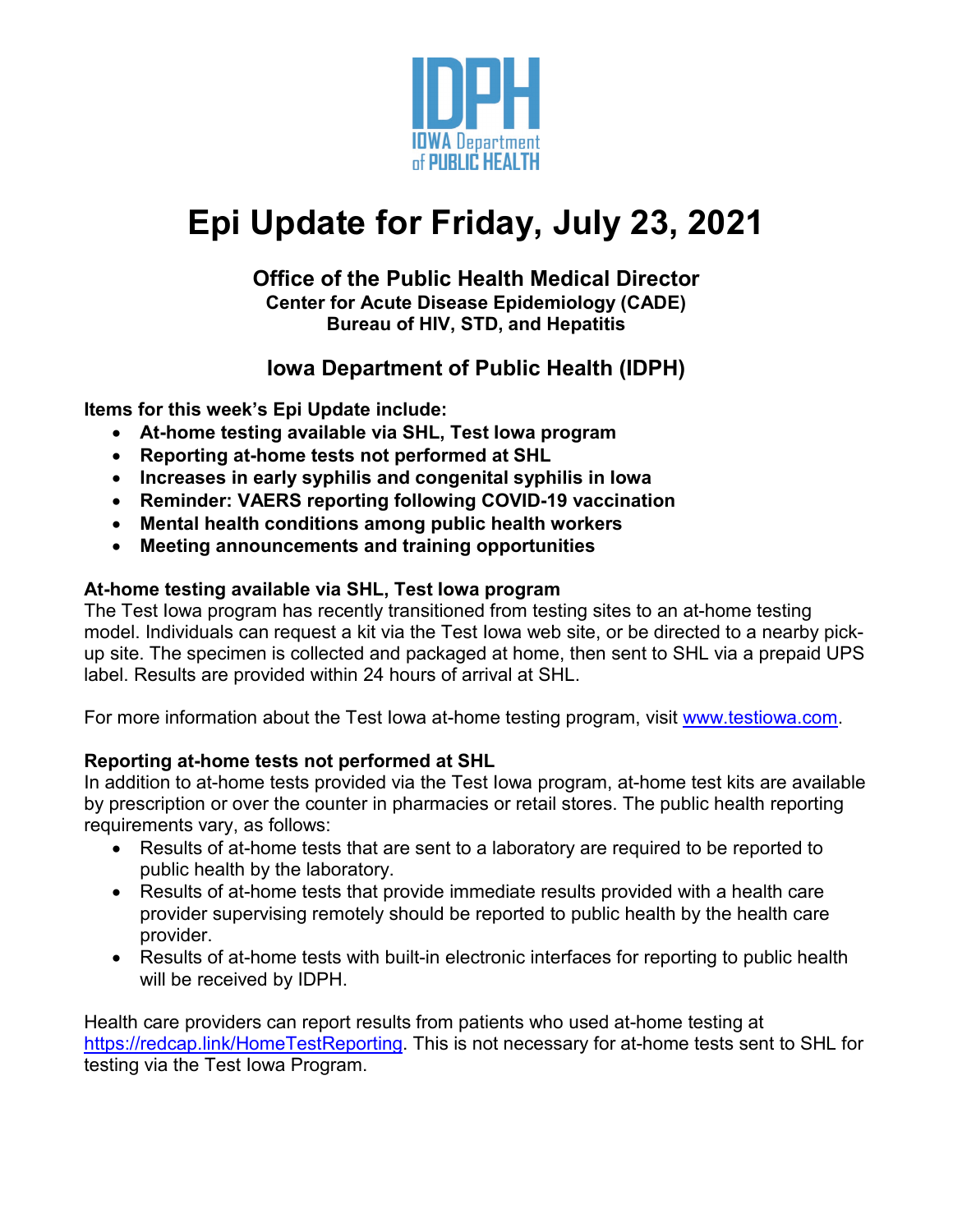## **Increases in early syphilis and congenital syphilis in Iowa**

Syphilis diagnoses are continually increasing in Iowa. There have been 174 cases of early syphilis so far in 2021, an increase of nearly 50% compared to the first half of 2020. Early syphilis is defined as the first three stages (i.e., primary; secondary; and early, non-primary, non-secondary stages). Persons in these stages are infectious and can transmit the bacteria sexually. Although multiple areas of the state are impacted, more than 40% of reported cases of early syphilis in 2021 have been recorded in Polk County.

It is important to remember that diagnostic testing is predominantly based on serology (antibody) assays, so persons may test negative early in the infection, even if they are infected. All persons exposed to someone with early syphilis within the last 90 days should be treated regardless of serological test results.

Iowa has also experienced significant increases in congenital syphilis. Five cases have met the case definition so far in 2021. One case was reported in all of 2020. Congenital syphilis is a serious condition in which a pregnant person passes the infection on to their fetus or newborn. Some cases result in stillbirth or neonatal death.

Congenital syphilis can be averted if pregnant persons are diagnosed and treated early. All pregnant persons should be tested for syphilis in their first trimester at their first prenatal visit. Repeat testing at 28-32 weeks gestation is also often advantageous, as it can detect infection acquired during pregnancy. If pregnant persons present late for prenatal care, they should immediately be tested for syphilis.

For complete STI treatment guidelines, visit [www.cdc.gov/std/treatment/default.htm.](http://www.cdc.gov/std/treatment/default.htm)

## **Reminder: VAERS reporting following COVID-19 vaccination**

Health care providers are required to report to VAERS clinically significant adverse events after COVID-19 vaccination.

Included in the list of adverse events that must be reported following COVID-19 vaccination are cases of Multisystem Inflammatory Syndrome (MIS-A in adults, MIS-C in children), as well as cases of COVID-19 that result in hospitalization or death.

To view full reporting requirements, visit [vaers.hhs.gov/faq.html.](https://vaers.hhs.gov/faq.html)

## **Mental health conditions among public health workers**

CDC recently published an MMWR highlighting increases in mental health conditions among public health workers during the COVID-19 pandemic. Among 26,174 surveyed state, tribal, local, and territorial public health workers, 53% reported symptoms of at least one mental health condition in the past 2 weeks. Symptoms were more prevalent among those who were unable to take time off or worked ≥41 hours per week. Implementing prevention and control practices that eliminate, reduce, and manage factors that cause or contribute to public health workers' poor mental health can help improve mental health outcomes during emergencies.

If you or someone you know needs support, please refer to Your Life Iowa by visiting [yourlifeiowa.org,](https://yourlifeiowa.org/) calling 855-581-811, or texting 855-895-8398. Your Life Iowa counselors are available 24/7 to offer support and resources.